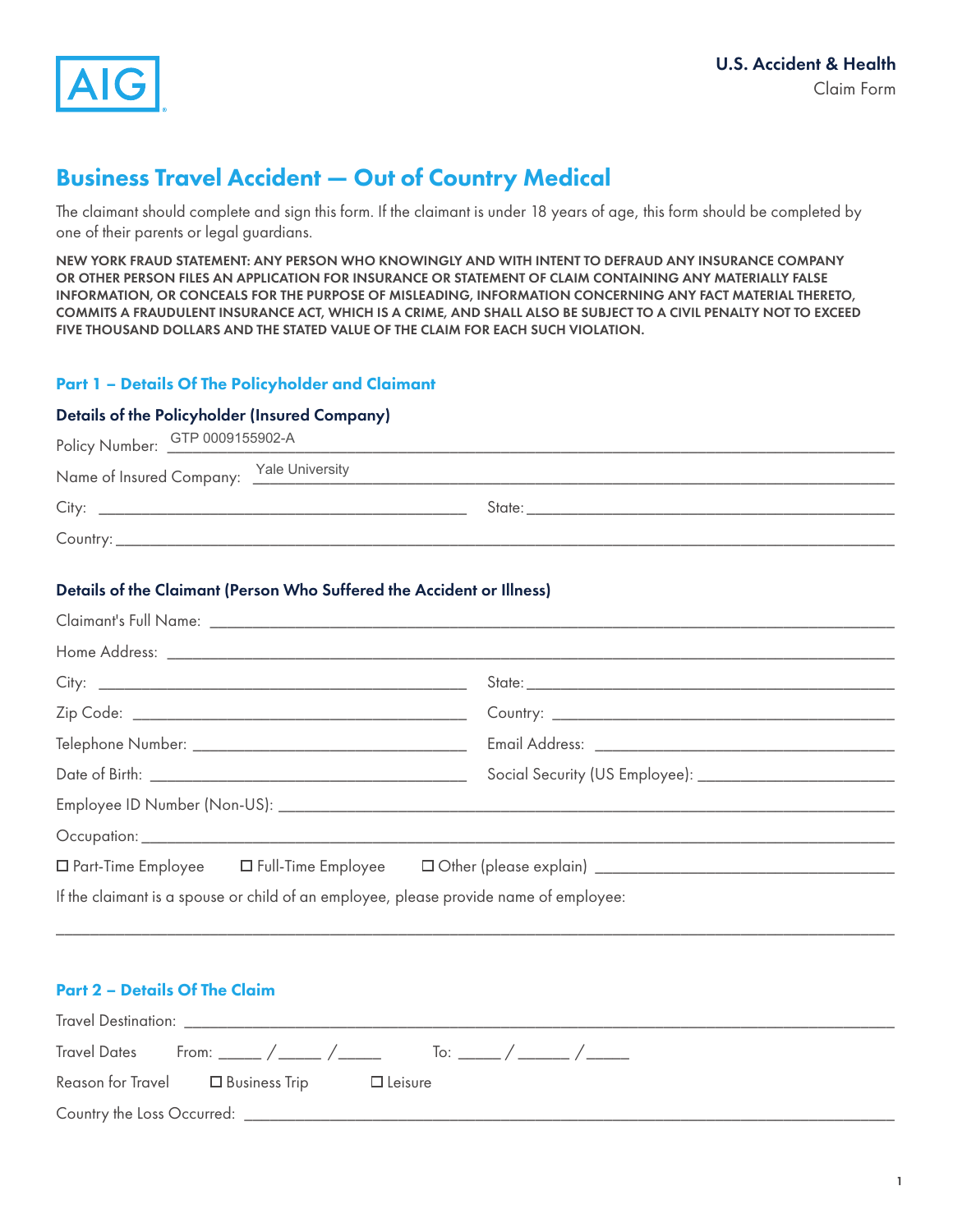# Medical Expense Details

| Have you been hospitalized?: <b>I</b> Yes <b>I</b> No                                   |
|-----------------------------------------------------------------------------------------|
|                                                                                         |
| Do you have any other medical coverage?: $\Box$ Yes $\Box$ No                           |
|                                                                                         |
|                                                                                         |
| Have you had any previous claims on this type of insurance?:<br>$\Box$ Yes<br>$\Box$ No |
|                                                                                         |
|                                                                                         |
|                                                                                         |

# Expenses Claimed:

| Name on invoice, statement<br>or receipt | <b>Description of expense</b> | Amount | If bill, has it been<br>paid? (YES/NO) |
|------------------------------------------|-------------------------------|--------|----------------------------------------|
|                                          |                               |        |                                        |
|                                          |                               |        |                                        |
|                                          |                               |        |                                        |
|                                          |                               |        |                                        |
|                                          |                               |        |                                        |
|                                          |                               |        |                                        |
|                                          |                               |        |                                        |
|                                          |                               |        |                                        |
|                                          |                               |        |                                        |
|                                          |                               |        |                                        |
|                                          |                               |        |                                        |
|                                          |                               |        |                                        |
|                                          |                               |        |                                        |
|                                          | Total amount claimed:         |        |                                        |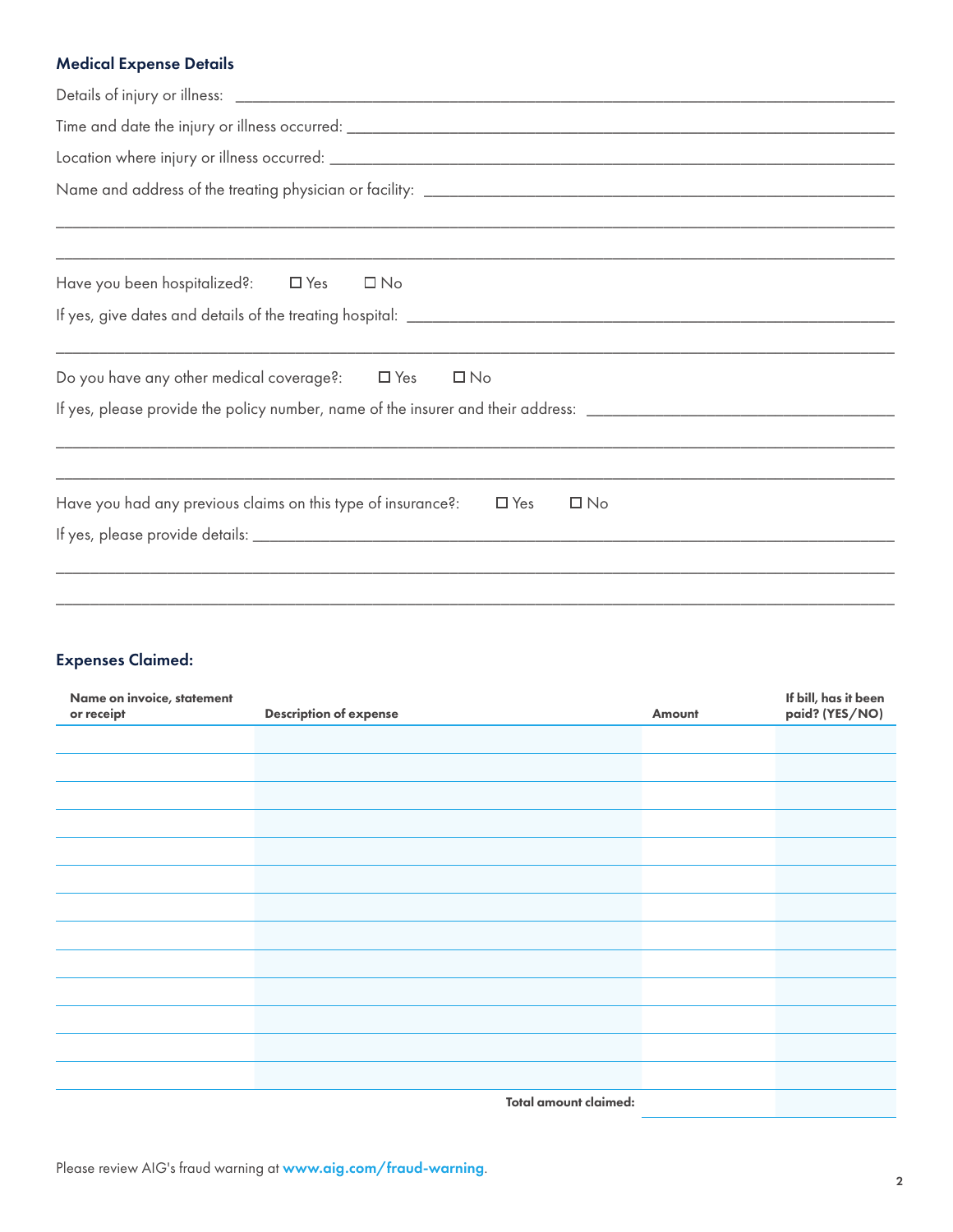### Part 3 – Authorization

I, the undersigned authorize any hospital or other medical-care institution, physician or other medical professional, pharmacy, insurance support organization, governmental agency, group policyholder, insurance company, association, employer or benefit plan administrator to furnish to the Insurance Company named above or its representatives, any and all information with respect to any injury or sickness suffered by, the medical history of, or any consultation, prescription or treatment provided to, the person whose death, injury, sickness or loss is the basis of claim and copies of all of that person's hospital or medical records, including information relating to mental illness and use of drugs and alcohol, to determine eligibility for benefit payments under the Policy Number identified. I authorize the group policyholder, employer or benefit plan administrator to provide the Insurance Company named above with financial and employment-related information. I understand that this authorization is valid for the term of coverage of the Policy identified above and that a copy of this authorization shall be considered as valid as the original. I understand that I or my authorized representative may request a copy of this authorization.

NEW YORK FRAUD STATEMENT: ANY PERSON WHO KNOWINGLY AND WITH INTENT TO DEFRAUD ANY INSURANCE COMPANY OR OTHER PERSON FILES AN APPLICATION FOR INSURANCE OR STATEMENT OF CLAIM CONTAINING ANY MATERIALLY FALSE INFORMATION, OR CONCEALS FOR THE PURPOSE OF MISLEADING, INFORMATION CONCERNING ANY FACT MATERIAL THERETO, COMMITS A FRAUDULENT INSURANCE ACT, WHICH IS A CRIME, AND SHALL ALSO BE SUBJECT TO A CIVIL PENALTY NOT TO EXCEED FIVE THOUSAND DOLLARS AND THE STATED VALUE OF THE CLAIM FOR EACH SUCH VIOLATION.

| Claimant Or Authorized Person's Signature:                                                                                      |  |
|---------------------------------------------------------------------------------------------------------------------------------|--|
| Date:                                                                                                                           |  |
| the contract of the contract of the contract of the contract of the contract of the contract of the contract of<br>.<br>_______ |  |

### Details of the Person Completing the Form (If Not the Claimant)

| Reason for Completing Form on Behalf of Claimant: _______________________________ |
|-----------------------------------------------------------------------------------|

\_\_\_\_\_\_\_\_\_\_\_\_\_\_\_\_\_\_\_\_\_\_\_\_\_\_\_\_\_\_\_\_\_\_\_\_\_\_\_\_\_\_\_\_\_\_\_\_\_\_\_\_\_\_\_\_\_\_\_\_\_\_\_\_\_\_\_\_\_\_\_\_\_\_\_\_\_\_\_\_\_\_\_\_\_\_\_\_\_\_\_\_\_\_\_\_\_\_

#### Please include the following documents:

- Travel itinerary
- Medical invoices or statements
- Receipt for out-of-pocket expenses

# The issue of this form does not constitute an admission of liability under the policy.

To help us process your claim quickly, please make sure all sections are completed in full and all requested documents are emailed or mailed to us.

Email: [AHClaims@aig.com](mailto:AHClaims%40aig.com?subject=) Mail: AIG Personal Accident Claims Department, PO Box 25987, Shawnee Mission, KS 66225 Phone: 800-551-0824 Fax: 866-893-8574

**SUBMIT FORM**